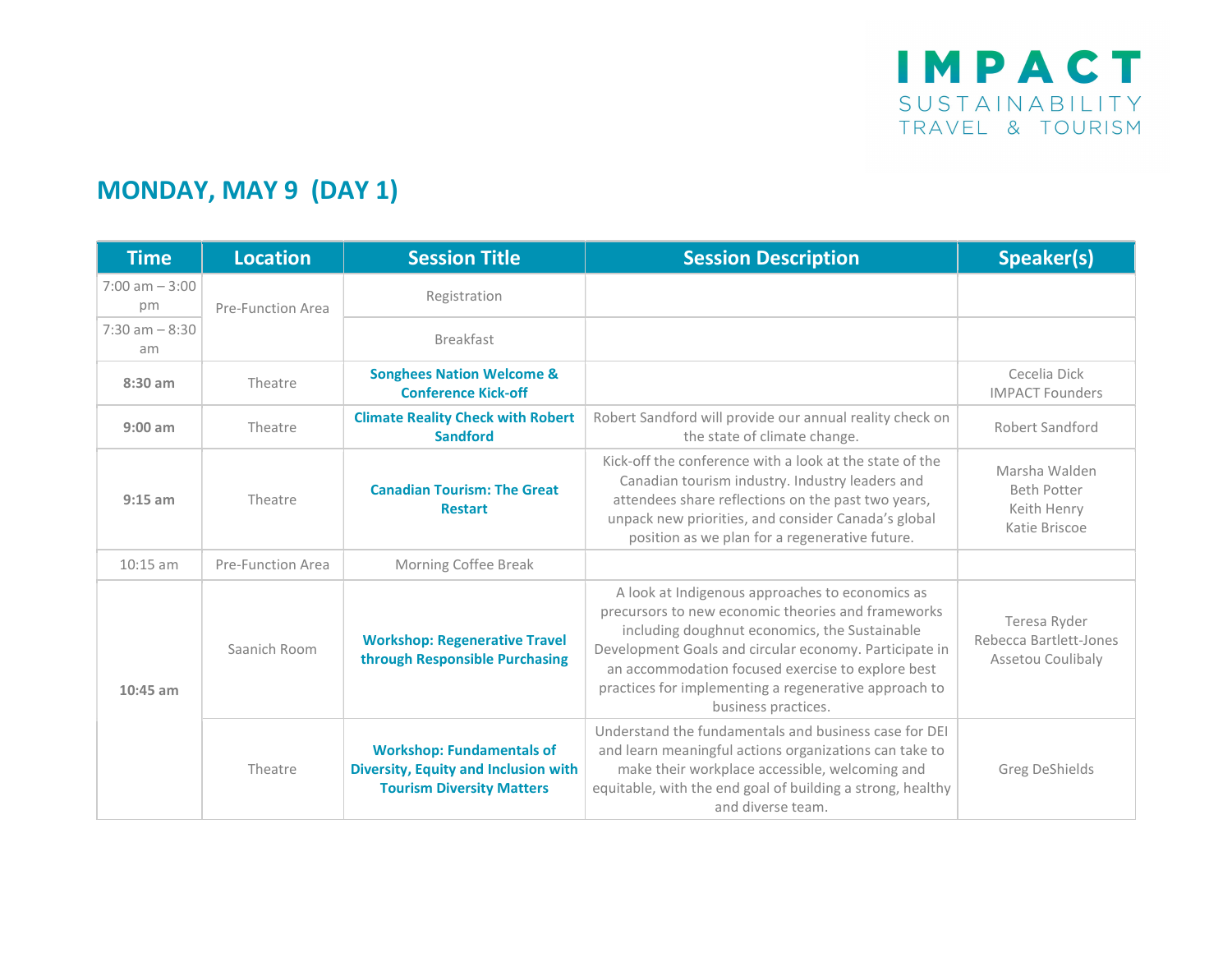

| 12:00 pm          | Carson Hall<br>(Level 2) | Lunch                                                                 | Muna Haddad joins us from Jordan and will share<br>examples of how community-based tourism can<br>strengthen culture, shape stories and offer a means for<br>local people to feel seen and heard.                                                          | Muna Haddad                                                       |
|-------------------|--------------------------|-----------------------------------------------------------------------|------------------------------------------------------------------------------------------------------------------------------------------------------------------------------------------------------------------------------------------------------------|-------------------------------------------------------------------|
| $1:30$ pm         | Theatre                  | <b>Dose of Innovation: Marine Debris</b><br><b>Removal Initiative</b> | Kevin Smith will share a story of collaboration, positive<br>impact and partnership through the Small Ship Tour<br>Operators Association's initiative to clean marine debris<br>from BC's coast.                                                           | Kevin Smith                                                       |
| $1:45$ pm         | Theatre                  | <b>Wade Davis &amp; Mike Bruised Head</b>                             | Wade Davis contemplates the nature of the sacred. Mike<br>Bruised Head shares how the resurfacing of Blackfoot<br>place names has empowered him and his community.<br>Mike and Wade discuss the inextricable links between<br>culture, place and language. | Wade Davis<br>Mike Bruised Head                                   |
| $3:00$ pm         | Pre-Function Area        | Afternoon Coffee Break                                                |                                                                                                                                                                                                                                                            |                                                                   |
| $3:30$ pm         | Theatre                  | <b>Destination Master Planning</b>                                    | How destination master planning is helping cities drive<br>positive outcomes through inclusive strategies focused on<br>regenerative infrastructure and economic development.<br>Case studies and best practices from C40, Mayors and<br>planners.         | David Miller<br>Mayor Lisa Helps<br>David Peacock<br>Cathy Ritter |
|                   | Saanich Room             | <b>Workshop: Pathways to</b><br><b>Decarbonization of Tourism</b>     | This workshop will guide delegates through the path to<br>decarbonizing tourism. Attendees will leave with a deeper<br>understanding of the journey ahead and practical tools to<br>empower tourism towards net zero.                                      | Mikey Sadowski<br>Dr. Susanne Etti                                |
| <b>FREE NIGHT</b> |                          |                                                                       |                                                                                                                                                                                                                                                            |                                                                   |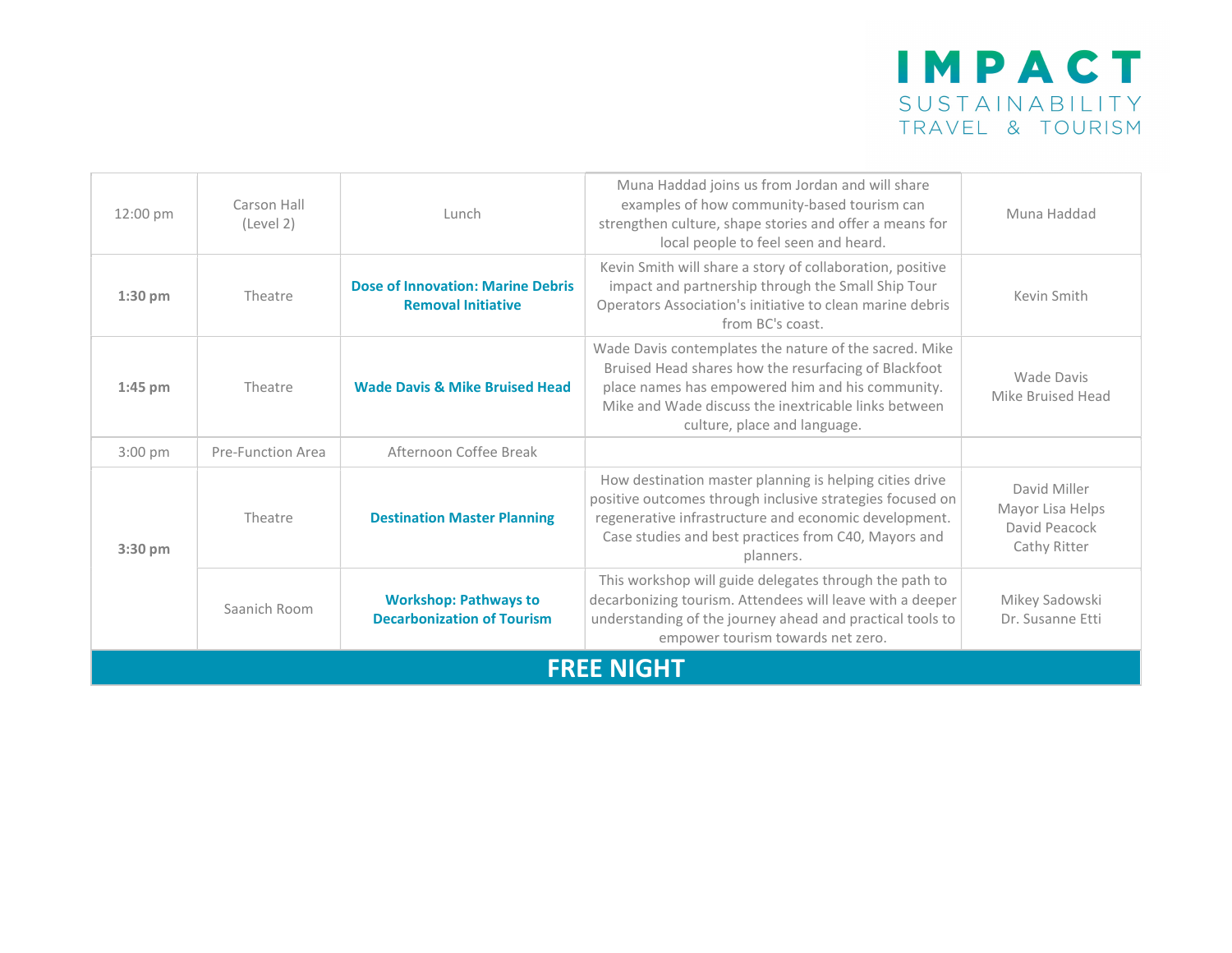## TUESDAY, MAY 10 (DAY 2)

| <b>Time</b>             | <b>Location</b>   | <b>Session Title</b>                                                                   | <b>Session Description</b>                                                                                                                                                                                                                                                                       | Speaker(s)                                                                |
|-------------------------|-------------------|----------------------------------------------------------------------------------------|--------------------------------------------------------------------------------------------------------------------------------------------------------------------------------------------------------------------------------------------------------------------------------------------------|---------------------------------------------------------------------------|
| $7:00$ am $-3:00$<br>pm | Pre-Function Area | Registration                                                                           |                                                                                                                                                                                                                                                                                                  |                                                                           |
| $7:30$ am $-8:30$<br>am | Pre-Function Area | <b>Breakfast</b>                                                                       |                                                                                                                                                                                                                                                                                                  |                                                                           |
| $8:30$ am               | Theatre           | <b>Kick-Start &amp; Overview</b>                                                       |                                                                                                                                                                                                                                                                                                  | Mayor Lisa Helps                                                          |
| $9:00$ am               | Theatre           | <b>Biodiversity Reality Check with Dr.</b><br><b>Harvey Locke</b>                      | Dr. Harvey Locke will share the status of global<br>biodiversity and the concept of "Nature Positive" to<br>inspire tourism.                                                                                                                                                                     | Dr. Harvey Locke                                                          |
| $9:15$ am               | Theatre           | <b>Ancient Ecosystems and the Value</b><br>of Biodiversity                             | A panel of experts and community leaders will share their<br>knowledge and work to protect and enhance marine and<br>terrestrial environments, and how tourism can play a<br>bigger role in protecting ancient ecosystems.                                                                       | Valeria Vergara<br>Dr. Jennifer Clark<br>Julian Hockin-Grant              |
| $10:15$ am              | Pre-Function Area | Morning Coffee Break                                                                   |                                                                                                                                                                                                                                                                                                  |                                                                           |
| $10:45$ am              | Theatre           | <b>Case Studies for Regenerative</b><br><b>Tourism</b>                                 | Examples of regenerative tourism in action from around<br>the globe.                                                                                                                                                                                                                             | Muna Haddad<br>Harmony Hunter<br>Mikey Sadowski<br>Moderator: Angela Nagy |
|                         | Saanich Room      | <b>Workshop: Shouldering the Invisible</b><br><b>Burden with The Travel Foundation</b> | With a focus on destination transformation, Jeremy<br>Sampson helps destinations develop resilience<br>frameworks to promote an inclusive recovery strategy.<br>Using the lenses of climate and equity, delegates will<br>learn why collaboration is key to shouldering the invisible<br>burden. | Jeremy Sampson                                                            |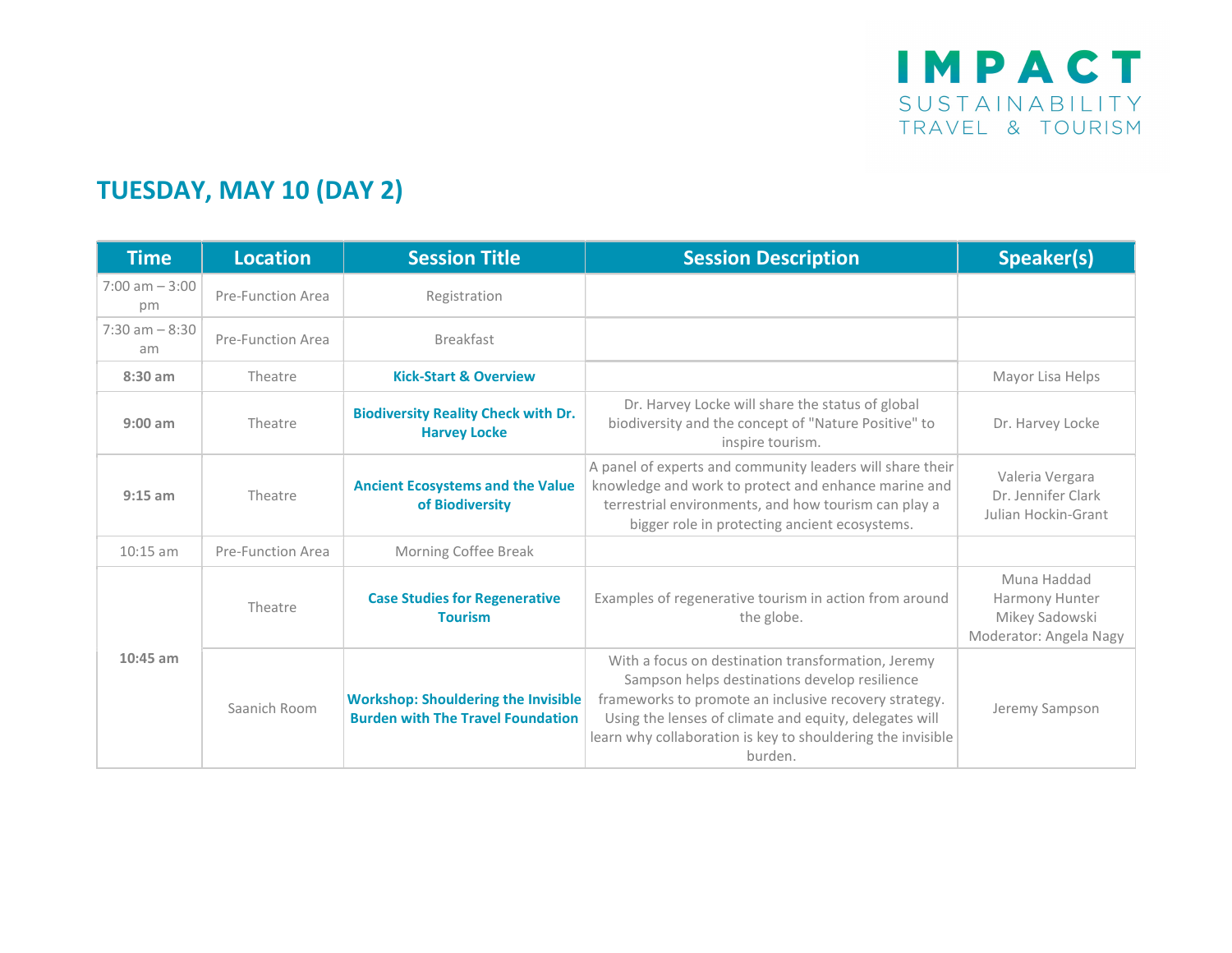| 12:00 pm                         | Carson Hall<br>(Level 2) | Lunch                                                      | Address from Honourable Melanie Mark, Minister of<br>Tourism, Arts, Culture and Sport for BC.                                                                                                                                                                                             | Minister Melanie Mark                                                                               |
|----------------------------------|--------------------------|------------------------------------------------------------|-------------------------------------------------------------------------------------------------------------------------------------------------------------------------------------------------------------------------------------------------------------------------------------------|-----------------------------------------------------------------------------------------------------|
| $1:30$ pm                        | Theatre                  | <b>Pecha Kucha: Clean Tech Solutions</b><br>for Tourism    | Inspired by the Japanese Pecha Kucha format, a series of<br>speakers will each have 7 minutes to present their<br>promising clean tech solution for tourism.                                                                                                                              | Vladimir Kostka<br>John Gunter<br>Jennifer Leslie<br>Sean Bourquin<br>Gurmesh Sidhu Nathan<br>Curry |
| $2:45$ pm                        | Theatre                  | <b>Dose of Innovation: Memorandum</b><br>of Reconciliation |                                                                                                                                                                                                                                                                                           | Cecelia Dick                                                                                        |
| $3:00$ pm                        | Pre-Function Area        | Afternoon Coffee Break                                     |                                                                                                                                                                                                                                                                                           |                                                                                                     |
| $3:30$ pm                        | Theatre                  | <b>Decolonization of Tourism</b>                           | Tourism is a catalyst for awareness building and a vital<br>tool for decolonizing the tourism industry. Storytellers<br>explore the relationship between Indigenous tourism,<br>what it means to decolonize a colonial system, and how<br>Indigenous tourism is reconciliation in action. | Frank Antoine<br>Shae Bird<br>Cecilia Point<br>Holly Courchene<br>Moderator: Teresa Ryder           |
| $5:30$ pm $- 10:00$<br><b>PM</b> | Delta Ocean Pointe       |                                                            | <b>The Gathering &amp; IMPACT Awards</b>                                                                                                                                                                                                                                                  |                                                                                                     |